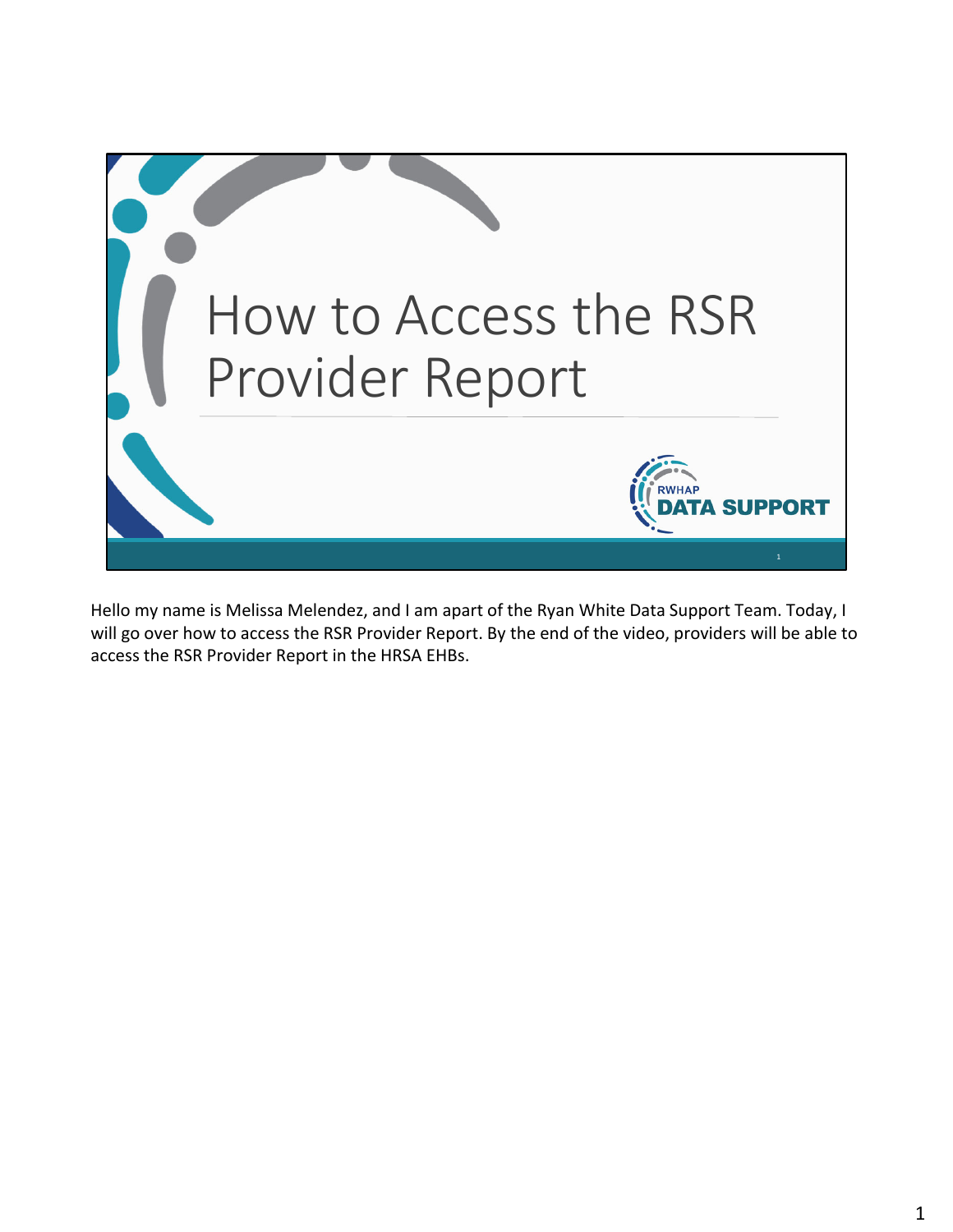

 Today, I will go over how providers only who are organizations who receive RWHAP funding directly from a RWHAP recipient to provide services rather than receiving RWHAP funding directly from HRSA HAB will access the RSR provider Report. Specifically, providers only will access the RSR Provider Report via the "Service Provider" login link. I will demonstrate how to access the RSR Provider Report in the next few slides.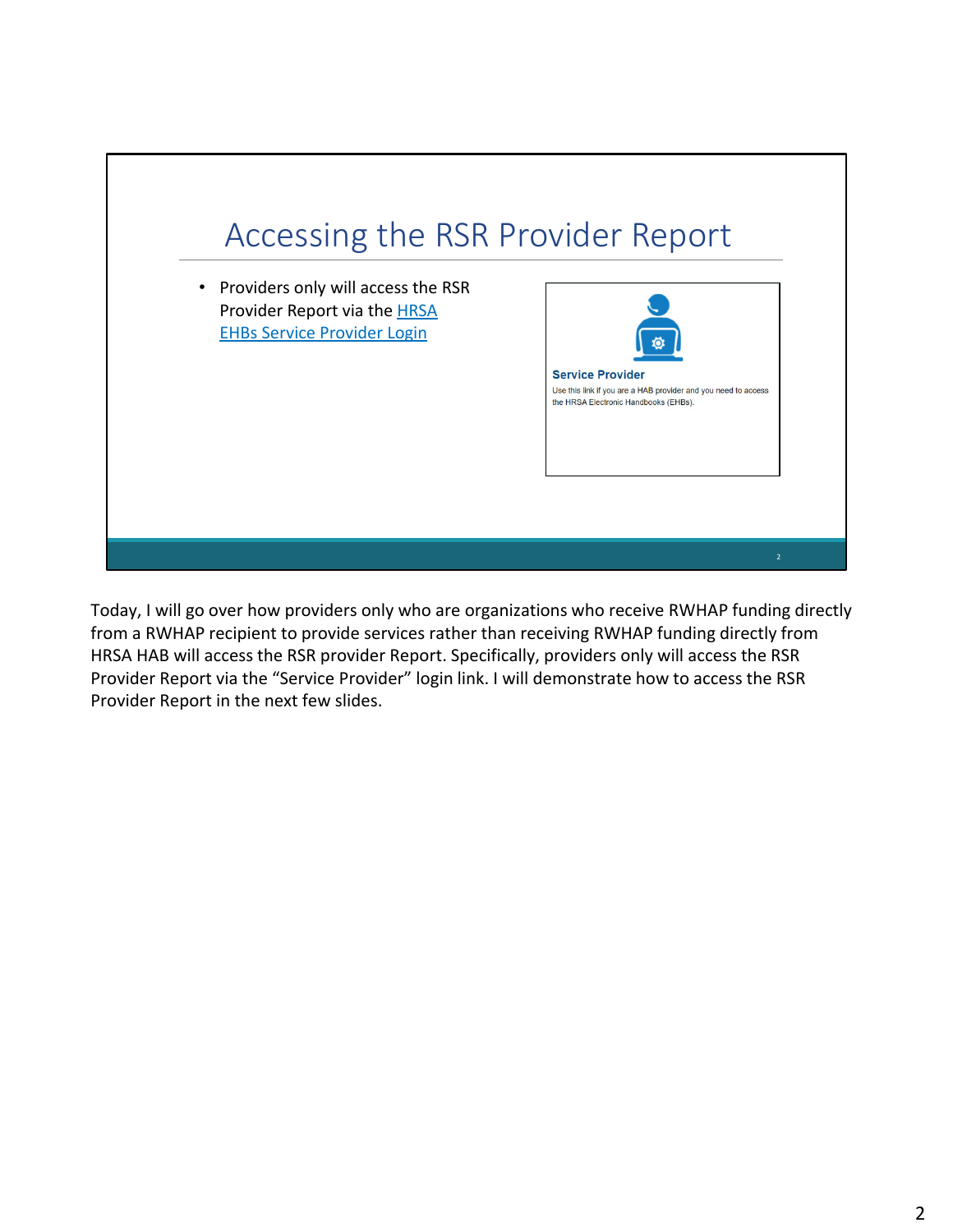

 Let's begin by accessing the RSR Provider Report. Currently, we are at the EHBs landing page, where you will see a list of login links. Go ahead scroll down to access the "Service Provider" box at the bottom left of the screen that providers only will click on to log in.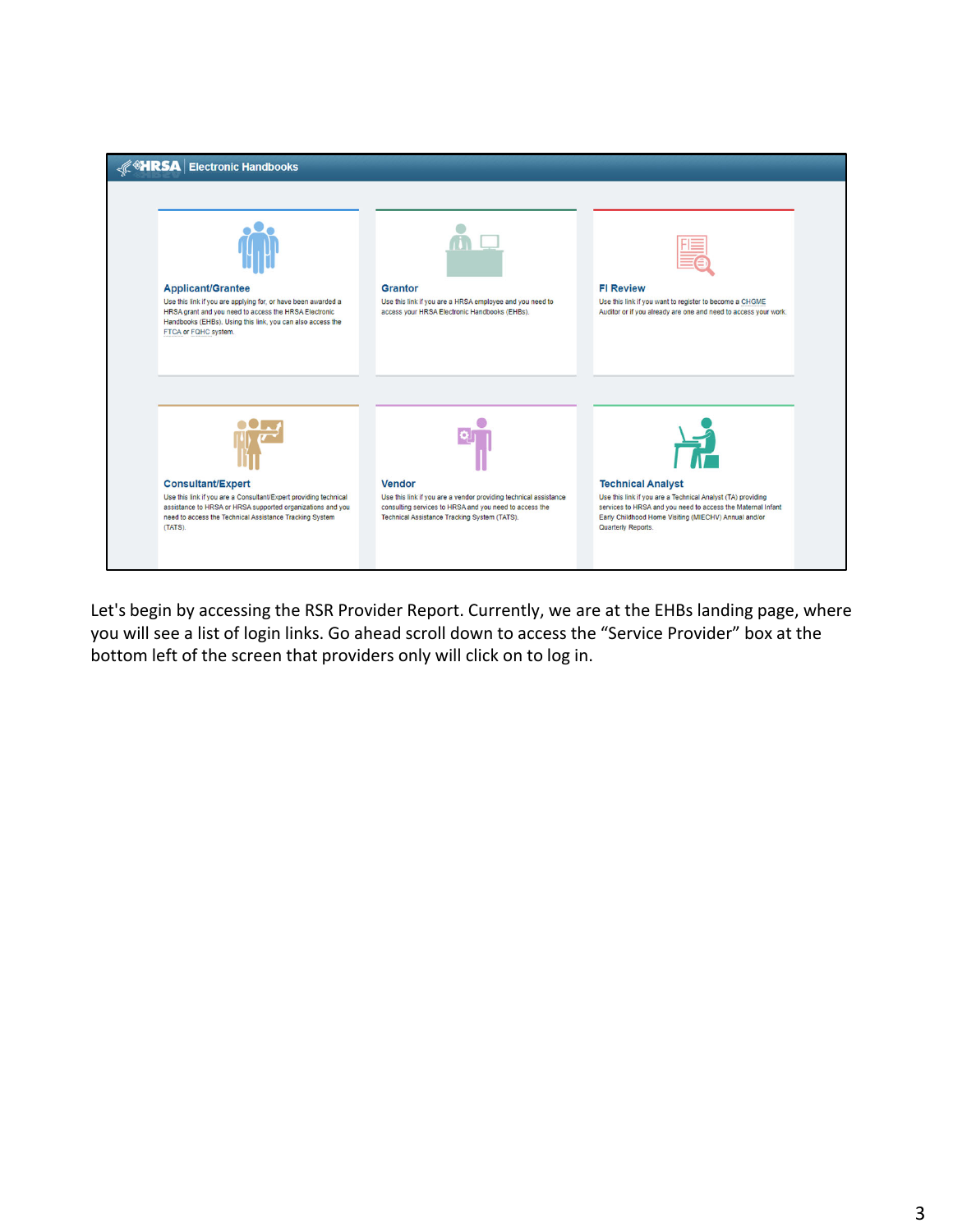| <b>K HRSA</b> Electronic Handbooks<br>Login                                                                                                                                                                                                                   | Login                                                                                                                                                                                                                                                                                                      |
|---------------------------------------------------------------------------------------------------------------------------------------------------------------------------------------------------------------------------------------------------------------|------------------------------------------------------------------------------------------------------------------------------------------------------------------------------------------------------------------------------------------------------------------------------------------------------------|
| <b>Existing User</b><br><b>New User Registration</b><br><b>2</b> Existing Users<br><b>Username</b><br>R.green@perksclinic.org<br>Password<br>$0 0 0 0 0 0 0 0 0 0 0 0 0$<br><b>Forgot Password</b><br>Login<br><b>L</b> New users<br><b>Create an Account</b> | Friday 25th February 2022 02:32:56 P.M. *<br><b>Other Links</b><br><b>Browser Requirements</b><br><b>Other EHBs Portals</b><br><b>Contact Us</b><br>8:00 a.m. to 8:00 p.m. Eastern Time (ET)<br>Time:<br>Monday through Friday<br>877-Go4-HRSA/877-464-4772<br>Phone:<br>Link to contact us:<br>click here |
| Accessibility   Viewers And Players   Contact Us                                                                                                                                                                                                              | Product: EPS   Platform #: 4.12.1.0   Build #: 6.25.0.5   Environment: Production<br><b>A SHRSA</b>                                                                                                                                                                                                        |

 Now that we have accessed the "Service Provider" login link, go ahead enter your username and password, and select the Login button.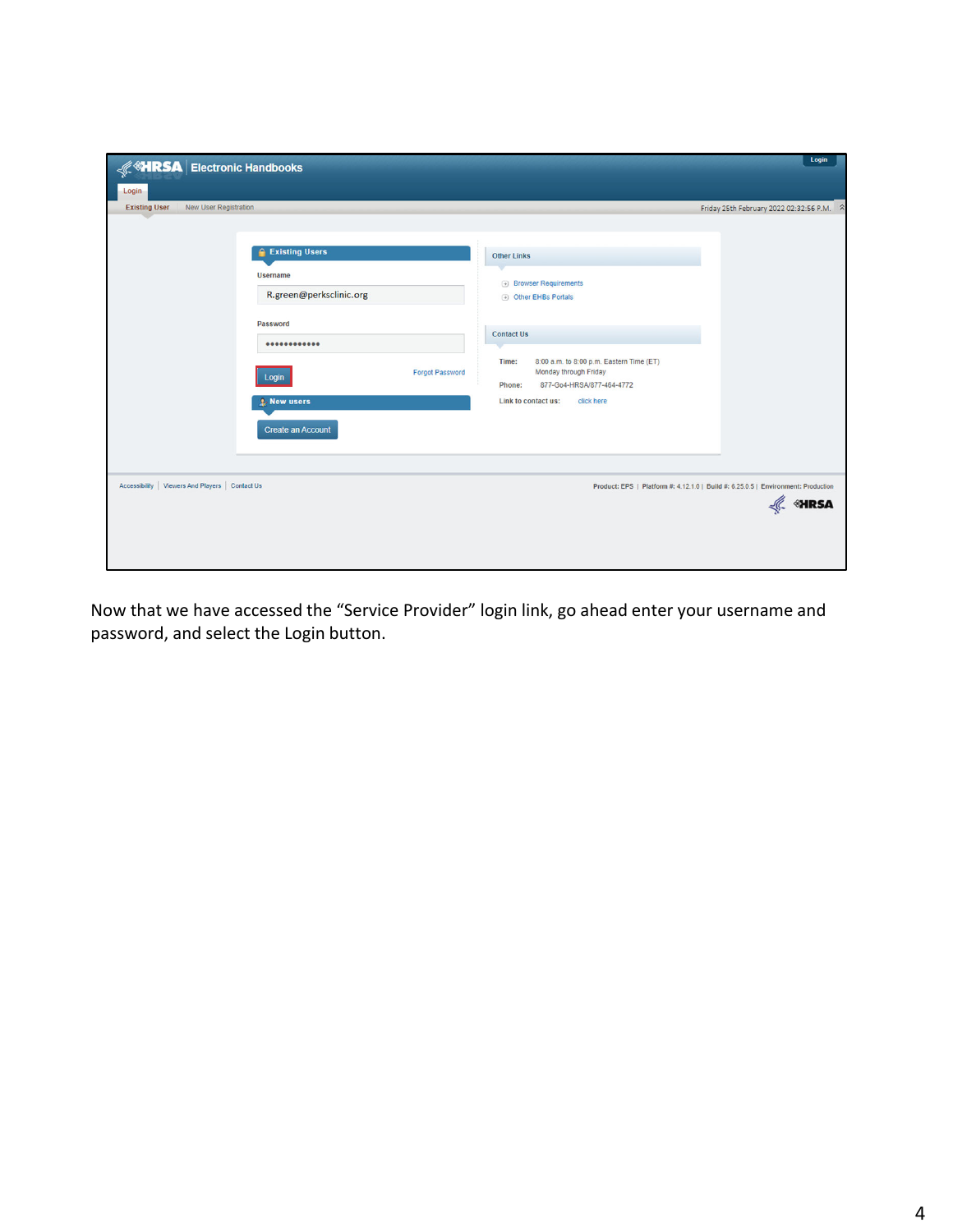| <b>Electronic Handbooks</b>                                                                                    | v   Support v   Logout                                                                          |
|----------------------------------------------------------------------------------------------------------------|-------------------------------------------------------------------------------------------------|
| <b>Dashboards</b><br>Organization<br>⋒                                                                         |                                                                                                 |
| <b>Recently Accessed</b><br>What's New<br>Welcome<br>Calendar                                                  | Friday 25th February 2022 02:33:20 P.M. 2                                                       |
|                                                                                                                |                                                                                                 |
| <b>Getting Started with the Handbooks</b><br>$\bullet$                                                         |                                                                                                 |
| > Tour the Handbooks! L'<br>Recommended Settings                                                               | $\mathbf{x}$                                                                                    |
| <b>Items We Are Tracking For You</b>                                                                           | <b>My Recently Accessed</b>                                                                     |
|                                                                                                                | Y<br>Display 7   15   20                                                                        |
| Unread News<br>$\mathbf{0}^\circ$                                                                              | No items are available at this time                                                             |
|                                                                                                                | <b>View All</b><br>+ View More                                                                  |
|                                                                                                                |                                                                                                 |
| Acceptable Use Policy   Accessibility   Viewers And Players   Contact Us<br>Last Login: 02/25/22 02:33:20 P.M. | Product: EPS   Platform #: 4.2.0.0   Build #: 1.0.0   Environment: Production<br><b>A SHRSA</b> |

logged into you will be navigated to the Home Page, so go ahead and select the at the top of the screen. Once logged into you will be navigated to the Home Page, so go ahead and select the Organization Tab at the top of the screen.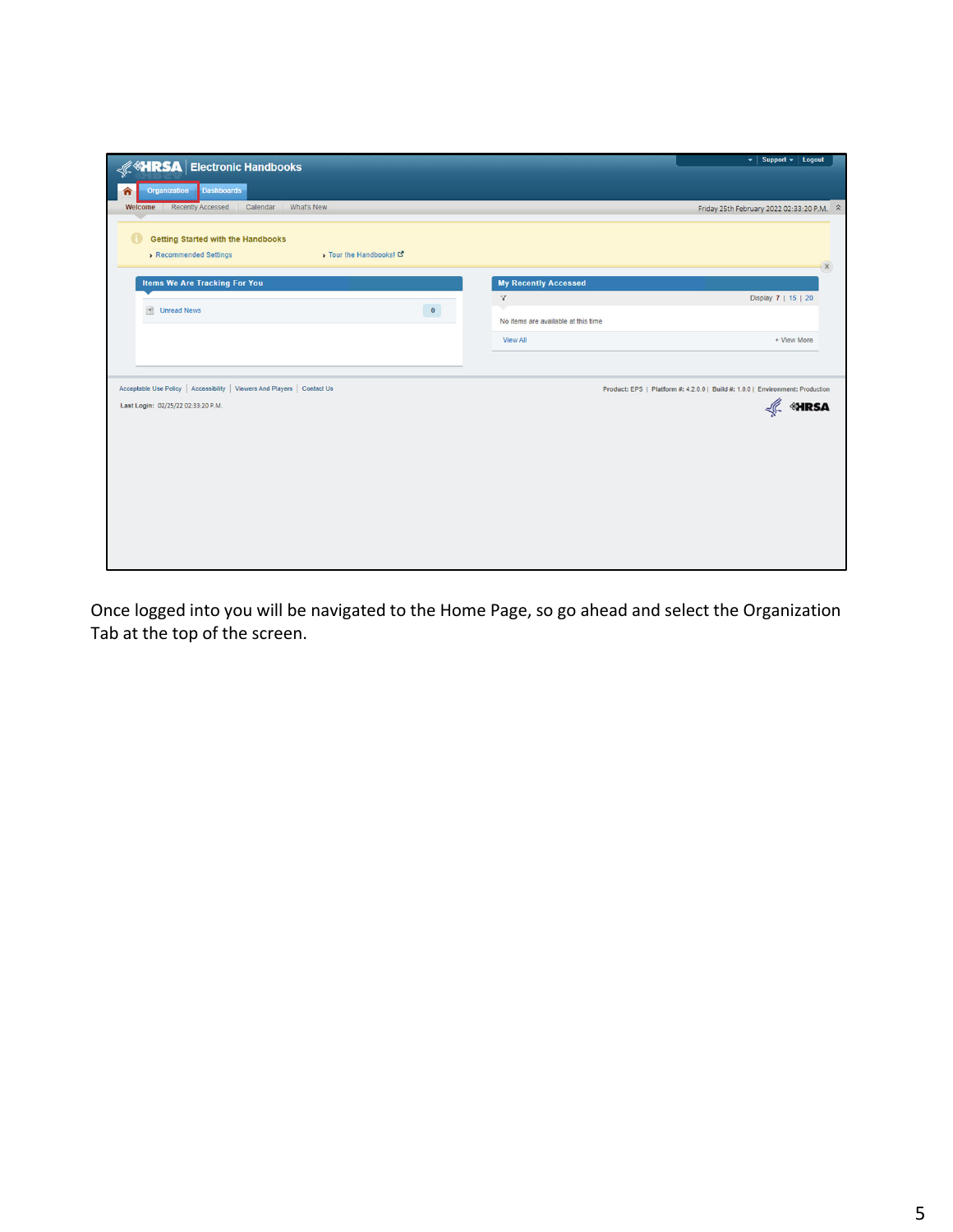| <b>A MIRSA</b> Electronic Handbooks                                                                                      |                                  |             |            |                                  | Logout<br>۰                                                                  |  |  |
|--------------------------------------------------------------------------------------------------------------------------|----------------------------------|-------------|------------|----------------------------------|------------------------------------------------------------------------------|--|--|
| <b>Organization</b><br><b>Dashboards</b>                                                                                 |                                  |             |            |                                  |                                                                              |  |  |
| <b>Browse</b>                                                                                                            |                                  |             |            |                                  | Friday 25th February 2022 02:35:00 P.M.                                      |  |  |
| You are here: Home » Organization » Browse                                                                               |                                  |             |            |                                  |                                                                              |  |  |
| My Registered Organizations - List<br><u>ele</u><br><b>Register to Another Organization</b><br>0<br><b>Detailed View</b> |                                  |             |            |                                  |                                                                              |  |  |
| H<br>$\left  \left  \right  \right $<br>Page size: 15<br>к<br>Go<br>$\overline{\phantom{a}}$                             |                                  |             |            |                                  | 1 items in 1 page(s)                                                         |  |  |
| <b>Organization Name</b><br>City                                                                                         | <b>State</b>                     | <b>DUNS</b> | <b>EIN</b> | <b>Organization Category</b>     | <b>Options</b>                                                               |  |  |
| $\mathbf Y$<br>Y                                                                                                         | All<br>$\mathbf{v}$ $\mathbf{v}$ | $\mathbf Y$ | Y          | $\mathbf{v}$ $\mathbf{v}$<br>All |                                                                              |  |  |
| City<br><b>Perks Clinic</b><br>٠                                                                                         | <b>ST</b>                        | 88888888    | 999999999  | <b>Provider Only</b>             | <b>Organization Folder</b>                                                   |  |  |
| H<br>к<br>Page size: 15<br>Go<br>$\left  1 \right $<br>$\cdot$<br>$\mathbf{v}$                                           |                                  |             |            |                                  | 1 items in 1 page(s)                                                         |  |  |
|                                                                                                                          |                                  |             |            |                                  |                                                                              |  |  |
| Acceptable Use Policy   Accessibility   Viewers And Players   Contact Us<br>Last Login: Not available                    |                                  |             |            |                                  | Product: EPS   Platform #: 4.9.36.0   Build #: 6.18.0.08   Environment: UTL7 |  |  |

 After clicking on the Organization Tab, you will be navigated to the My Registered Organizations that you will see your organization listed. Once you locate your organization, select the Folder" under the "Options" Column. page that you will see your organization listed. Once you locate your organization, select the "Organization Folder" under the "Options" Column.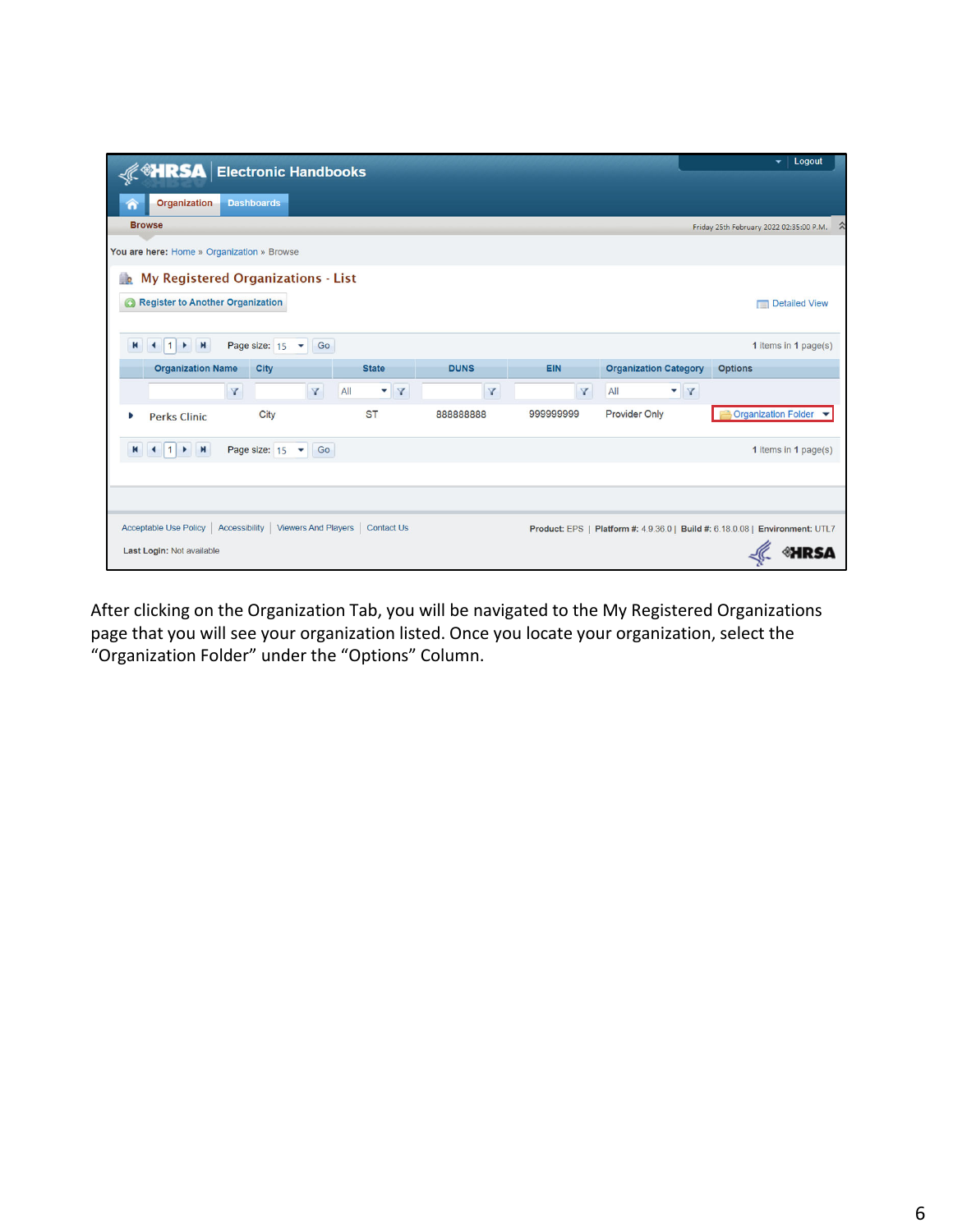|                                                | <b>ARSA</b> Electronic Handbooks                                                     |                                                                           | Logout<br>$\star$                           |  |
|------------------------------------------------|--------------------------------------------------------------------------------------|---------------------------------------------------------------------------|---------------------------------------------|--|
| <b>Organization</b>                            | <b>Dashboards</b>                                                                    |                                                                           |                                             |  |
| <b>Browse</b>                                  |                                                                                      |                                                                           | Friday 25th February 2022 02:34:56 P.M. <   |  |
|                                                | You are here: Home » Organization » Browse » Organization Folder [11] » Perks Clinic |                                                                           |                                             |  |
| <b>ALL FUNCTIONS</b><br>$\ll$                  | <b>C</b> rganization Home                                                            |                                                                           |                                             |  |
| <b>Organization Folder</b><br>$\blacktriangle$ | <b>Perks Clinic</b><br>▼                                                             |                                                                           |                                             |  |
| <b>Organization Overview</b><br>Home           | <b>DUNS: 888888888</b>                                                               | EIN: 999999999                                                            | <b>Organization Category: Provider Only</b> |  |
| Profile                                        |                                                                                      |                                                                           |                                             |  |
| <b>Navigation Functions</b>                    | <b>Provider Organizations</b><br>▼                                                   |                                                                           |                                             |  |
| <b>Return to Organization List</b>             | <b>BRS</b>                                                                           |                                                                           |                                             |  |
|                                                | $\Box$                                                                               | Access RSR (includes modules such as Check your XML, HIVQM, CDR, and EHE) |                                             |  |
|                                                | RSR Check Your XML Inbox                                                             |                                                                           |                                             |  |
|                                                | ADR Check Your XML Inbox                                                             |                                                                           |                                             |  |
|                                                |                                                                                      | + View More                                                               |                                             |  |
|                                                |                                                                                      |                                                                           |                                             |  |
|                                                |                                                                                      |                                                                           |                                             |  |
|                                                |                                                                                      |                                                                           |                                             |  |
|                                                |                                                                                      |                                                                           |                                             |  |

selecting "Organization Folder" you will be taken to the "Organization Home" page. From here, on the "Access RSR" link under the "Provider Organizations" header. After selecting "Organization Folder" you will be taken to the "Organization Home" page. From here, click on the "Access RSR" link under the "Provider Organizations" header.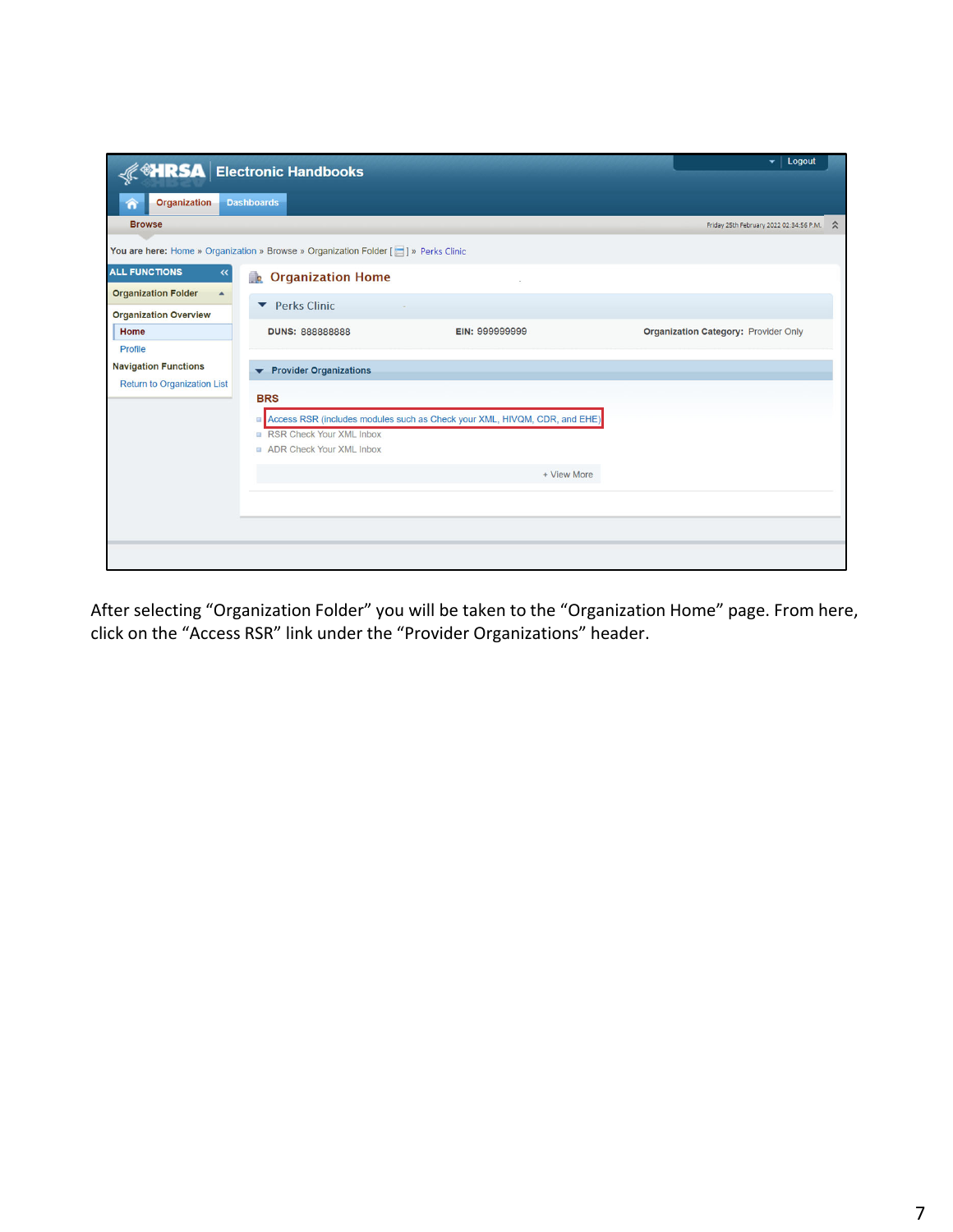| <b>A SHRSA</b> Electronic Handbooks                  |       |                                                                                                                                     |                                                                                                                                                                                                                                                                                        |                               |                                   |                                                                                                                                      |               |                | Support $\blacktriangleright$ | Logout                             |
|------------------------------------------------------|-------|-------------------------------------------------------------------------------------------------------------------------------------|----------------------------------------------------------------------------------------------------------------------------------------------------------------------------------------------------------------------------------------------------------------------------------------|-------------------------------|-----------------------------------|--------------------------------------------------------------------------------------------------------------------------------------|---------------|----------------|-------------------------------|------------------------------------|
| <b>Organization Dashboards</b>                       |       |                                                                                                                                     |                                                                                                                                                                                                                                                                                        |                               |                                   |                                                                                                                                      |               |                |                               |                                    |
| Welcome                                              |       | <b>Recently Accessed</b>                                                                                                            | <b>What's New</b><br>Calendar                                                                                                                                                                                                                                                          |                               |                                   |                                                                                                                                      |               |                |                               | $\hat{\mathbf{v}}$                 |
| <b>NAVIGATION</b>                                    | $\ll$ |                                                                                                                                     | <b>RSR Provider Report Inbox</b>                                                                                                                                                                                                                                                       |                               |                                   |                                                                                                                                      |               |                |                               | Your session will expire in: 24:48 |
| <b>Inbox</b><br><b>Provider Report</b>               |       | <b>Report</b><br>ID                                                                                                                 | <b>Provider Name</b>                                                                                                                                                                                                                                                                   | Reg<br>Code                   | <b>Reporting</b><br><b>Period</b> | <b>Modified Date</b>                                                                                                                 | <b>Status</b> | <b>Action</b>  | <b>Clients</b>                | <b>Action</b><br><b>History</b>    |
| Check your XML<br><b>Search</b>                      |       | 22422                                                                                                                               | <b>Perks Clinic</b>                                                                                                                                                                                                                                                                    | 44444                         | <b>RSR 2021</b><br>Annual         | 2/24/2022 11:15:56 Working<br><b>AM</b>                                                                                              |               | $\sim$<br>Open | $\bf{O}$                      | ರ<br>History                       |
| Provider Reports                                     |       | к<br>$\blacktriangleleft$                                                                                                           | M<br> 1 <br>$\overline{ }$                                                                                                                                                                                                                                                             | Page Size: $25$ $\rightarrow$ |                                   |                                                                                                                                      |               |                |                               | 1 items in 1 pages                 |
| <b>Administration</b>                                |       |                                                                                                                                     |                                                                                                                                                                                                                                                                                        |                               |                                   |                                                                                                                                      |               |                |                               |                                    |
| <b>Print Requests</b>                                |       |                                                                                                                                     |                                                                                                                                                                                                                                                                                        |                               |                                   |                                                                                                                                      |               |                |                               |                                    |
| <b>References</b>                                    |       |                                                                                                                                     | For help with EHBs contact the HRSA Help Desk by phone at 1-877-Go4-HRSA (1-877-464-4772) Monday through Friday, 8:00 a.m. to 8:00 p.m.<br>Eastern Time. Or use the HRSA Electronic Handbooks Contact Center help request form to submit your question online. For questions regarding |                               |                                   |                                                                                                                                      |               |                |                               |                                    |
| $\equiv$ Merge Rules<br>目<br><b>Validation Rules</b> |       | data content and/or reporting requirements, please contact Data Support at 1-888-640-9356 or email to RyanWhiteDataSupport@wrma.com |                                                                                                                                                                                                                                                                                        |                               |                                   |                                                                                                                                      |               |                |                               |                                    |
| Performance Measures A                               |       | Logged in as: Provider                                                                                                              |                                                                                                                                                                                                                                                                                        |                               |                                   | The HAB Web Applications also require Adobe Acrobat Reader 5 or higher installed on your PC. To download Adobe Acrobat Reader, click |               |                |                               |                                    |
| <b>HIVOM Inbox</b>                                   |       |                                                                                                                                     |                                                                                                                                                                                                                                                                                        |                               |                                   |                                                                                                                                      |               |                |                               |                                    |
| <b>Emerging Initiatives</b>                          |       |                                                                                                                                     |                                                                                                                                                                                                                                                                                        |                               |                                   |                                                                                                                                      |               |                |                               |                                    |
| <b>CDR</b> Inbox<br><b>EHE Triannual Inbox</b>       |       |                                                                                                                                     |                                                                                                                                                                                                                                                                                        |                               |                                   |                                                                                                                                      |               |                |                               |                                    |

 Once you click on the "Access RSR" link you will be navigated to the RSR Provider Report inbox where you will be able to either click on "Create" if the report has not been started yet or "Open" if the Provider Report has been started.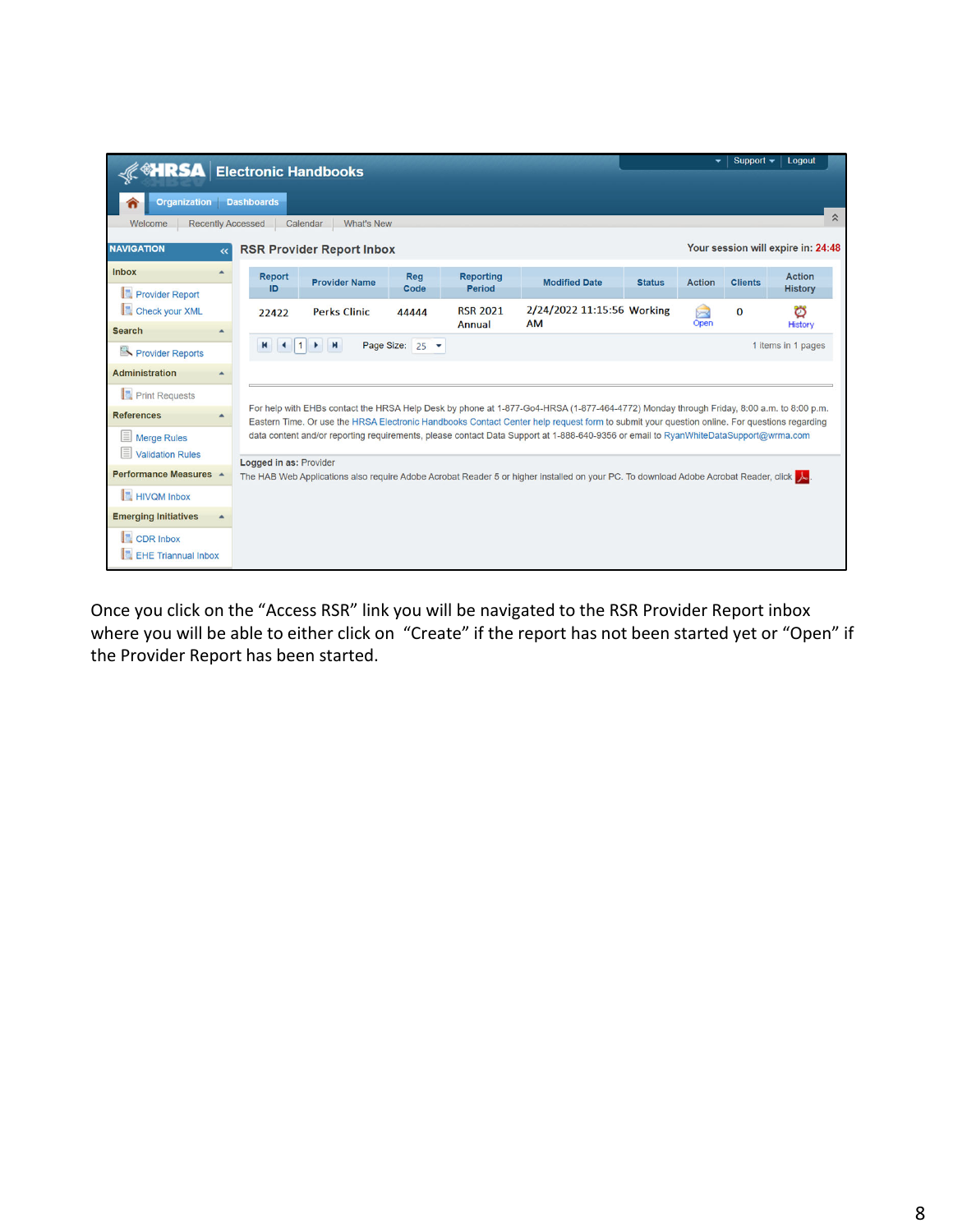

 Now those were the steps on accessing the RSR Provider Report for providers only in the HRSA EHBs. If you would like further information on accessing and submitting the RSR Provider Report, I recommend reviewing the 2021 RSR Instruction Manual and the Completing the RSR Provider Report webinar. Also, if you would additional assistance accessing and submitting the RSR Provider Report, you can always reach out to Ryan White Data Support via phone call at 888‐640‐9356 or by email at [ryanwhitedatasupport@wrma.com](mailto:ryanwhitedatasupport@wrma.com)